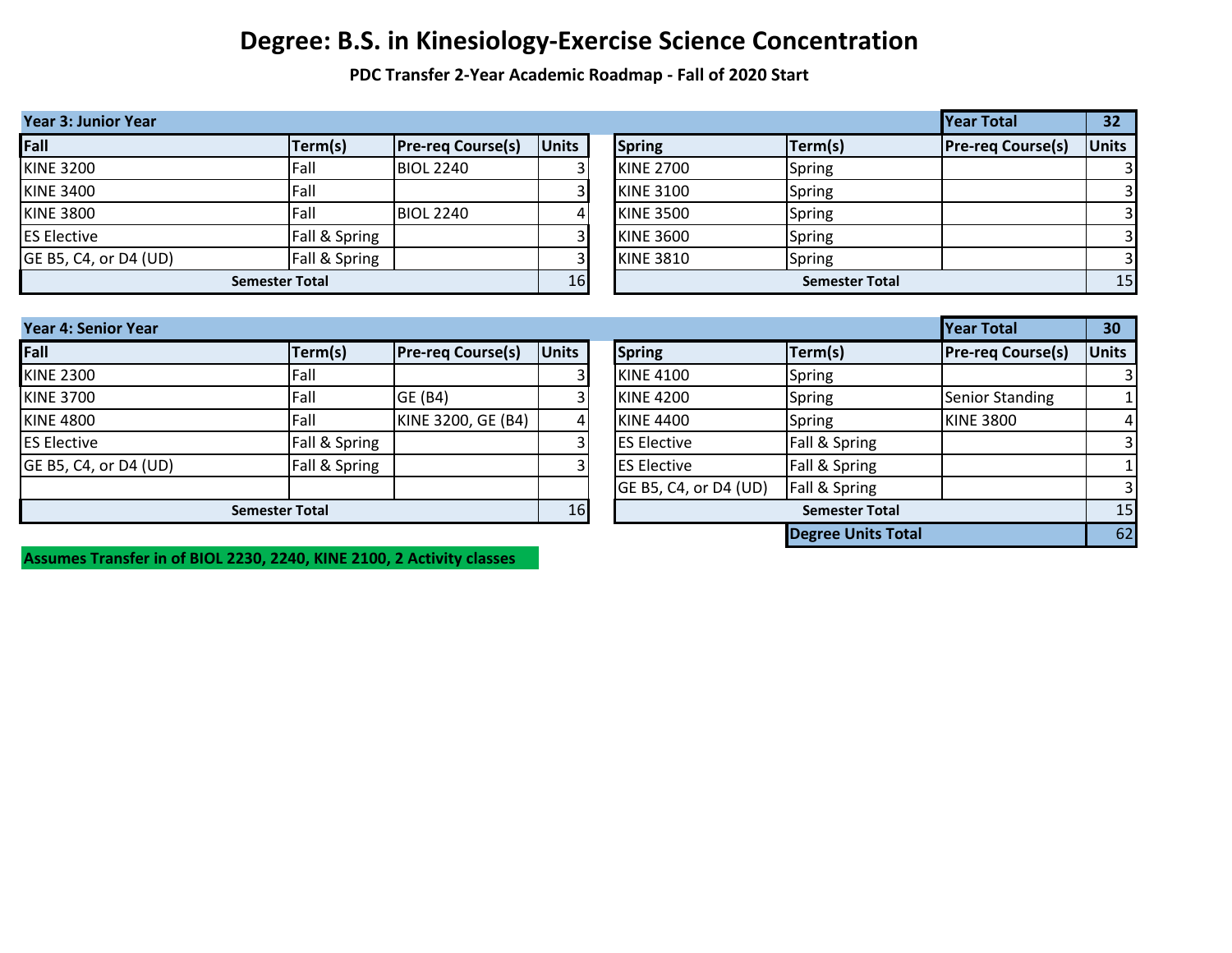**PDC Transfer 2-Year Academic Roadmap - Fall of 2021 Start**

| <b>Year 3: Junior Year</b> |                              |                          |              |                       |                       | Year Total               | 32           |
|----------------------------|------------------------------|--------------------------|--------------|-----------------------|-----------------------|--------------------------|--------------|
| Fall                       | Term(s)                      | <b>Pre-reg Course(s)</b> | <b>Units</b> | <b>Spring</b>         | Term(s)               | <b>Pre-reg Course(s)</b> | <b>Units</b> |
| <b>KINE 2300</b>           | Fall                         |                          |              | <b>KINE 2700</b>      | Spring                |                          |              |
| <b>KINE 3200</b>           | Fall                         | <b>BIOL 2240</b>         |              | <b>KINE 3600</b>      | Spring                |                          |              |
| <b>KINE 3700</b>           | Fall                         | GE (B4)                  | 3            | <b>KINE 4100</b>      | Spring                |                          |              |
| <b>ES Elective</b>         | <b>Fall &amp; Spring</b>     |                          |              | <b>KINE 4800</b>      | Spring                | KINE 3200, GE (B4)       | 4            |
| GE B5, C4, or D4 (UD)      | Fall & Spring                |                          |              | GE B5, C4, or D4 (UD) | Fall & Spring         |                          |              |
|                            | <b>Semester Total</b>        |                          | 15           |                       | <b>Semester Total</b> |                          | 16           |
|                            |                              |                          |              |                       |                       |                          |              |
| <b>Year 4: Senior Year</b> |                              |                          |              |                       |                       | Year Total               | 30           |
| Fall                       | Term(s)                      | <b>Pre-reg Course(s)</b> | <b>Units</b> | <b>Spring</b>         | Term(s)               | <b>Pre-reg Course(s)</b> | <b>Units</b> |
| <b>VINE 2400</b>           | $\mathsf{L} \cap \mathsf{L}$ |                          |              |                       |                       |                          |              |

| 11 G.II               | $1 \cup 111137$ | $112124$ COM 3C(3) | יטוויט | PPULS              | CHIINJ                | $1.1$ C-1 CM COMPOLIST | יטוויט |
|-----------------------|-----------------|--------------------|--------|--------------------|-----------------------|------------------------|--------|
| <b>KINE 3400</b>      | Fall            |                    |        |                    |                       |                        |        |
| <b>KINE 3800</b>      | Fall            | <b>BIOL 2240</b>   | 4      | <b>KINE 3100</b>   | Spring                |                        |        |
| <b>ES Elective</b>    | Fall & Spring   |                    |        | <b>KINE 3500</b>   | <b>Spring</b>         |                        |        |
| <b>ES Elective</b>    | Fall & Spring   |                    |        | <b>KINE 3810</b>   | Spring                |                        |        |
| GE B5, C4, or D4 (UD) | Fall & Spring   |                    |        | <b>KINE 4200</b>   | Spring                | Senior Standing        |        |
|                       |                 |                    |        | <b>KINE 4400</b>   | Spring                | <b>KINE 3800</b>       |        |
|                       |                 |                    |        | <b>ES Elective</b> | Fall & Spring         |                        |        |
| Semester Total        |                 |                    | 16     |                    | <b>Semester Total</b> |                        | 15     |

|                         |                       |                           | Year Total               | 30             |  |  |  |
|-------------------------|-----------------------|---------------------------|--------------------------|----------------|--|--|--|
| ts                      | <b>Spring</b>         | Term(s)                   | <b>Pre-reg Course(s)</b> | <b>Units</b>   |  |  |  |
| $\overline{\mathbf{3}}$ |                       |                           |                          |                |  |  |  |
| 4                       | <b>KINE 3100</b>      | Spring                    |                          | 3              |  |  |  |
| $\overline{3}$          | <b>KINE 3500</b>      | Spring                    |                          | $\overline{3}$ |  |  |  |
| $\overline{3}$          | <b>KINE 3810</b>      | Spring                    |                          | 3              |  |  |  |
| 3                       | <b>KINE 4200</b>      | Spring                    | <b>Senior Standing</b>   |                |  |  |  |
|                         | <b>KINE 4400</b>      | Spring                    | <b>KINE 3800</b>         | 4              |  |  |  |
|                         | <b>ES Elective</b>    | Fall & Spring             |                          |                |  |  |  |
| 16                      | <b>Semester Total</b> |                           |                          |                |  |  |  |
|                         |                       | <b>Degree Units Total</b> |                          | 62             |  |  |  |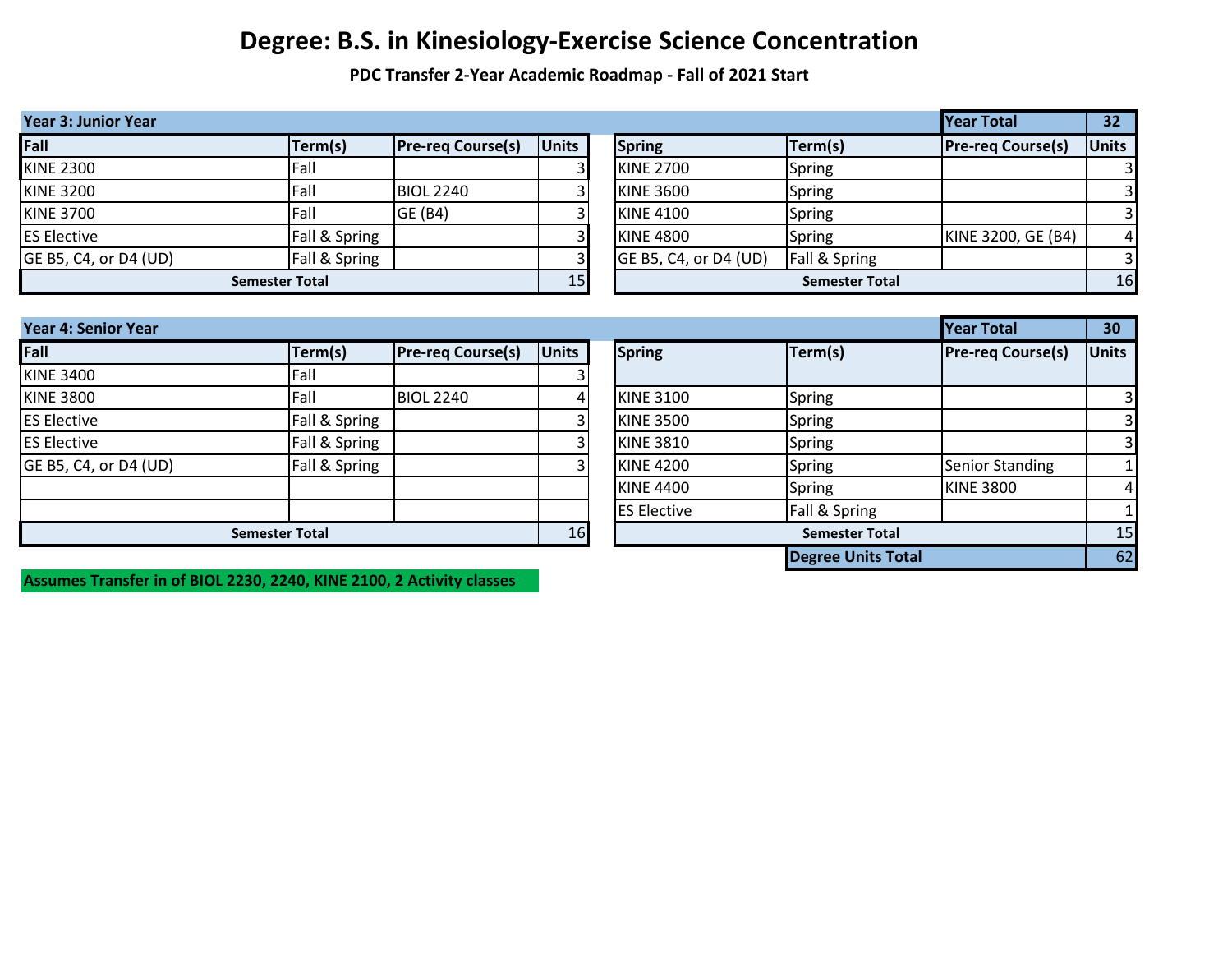**PDC Transfer 2-Year Academic Roadmap - Fall of 2022 Start**

| <b>Year 3: Junior Year</b> |                       |                          |                |                     |                       | Year Total               | 32 <sub>2</sub>         |
|----------------------------|-----------------------|--------------------------|----------------|---------------------|-----------------------|--------------------------|-------------------------|
| Fall                       | Term(s)               | <b>Pre-reg Course(s)</b> | <b>Units</b>   | <b>Spring</b>       | Term(s)               | <b>Pre-reg Course(s)</b> | <b>Units</b>            |
| <b>KINE 3400</b>           | Fall                  |                          |                | <b>KINE 3100</b>    | Spring                |                          | $\overline{3}$          |
| <b>KINE 3800</b>           | Fall                  | <b>BIOL 2240</b>         | 4              | <b>KINE 3500</b>    | Spring                |                          | $\overline{3}$          |
| <b>ES Elective</b>         | Fall & Spring         |                          |                | <b>KINE 3810</b>    | Spring                |                          | $\overline{\mathbf{3}}$ |
| <b>ES Elective</b>         | Fall & Spring         |                          |                | <b>KINE 4400</b>    | Spring                | <b>KINE 3800</b>         | $\vert$                 |
| GE B5, C4, or D4 (UD)      | Fall & Spring         |                          |                | <b>ES Elective</b>  | Fall & Spring         |                          |                         |
|                            | <b>Semester Total</b> |                          | 16             |                     | <b>Semester Total</b> |                          | 14                      |
|                            |                       |                          |                |                     |                       |                          |                         |
| <b>Year 4: Senior Year</b> |                       |                          |                |                     |                       | <b>Year Total</b>        | 30                      |
| $F = II$                   | $I$ Tarm $(c)$        | Dre-ren Coursels)        | <b>Illnite</b> | $\mathsf{I}$ Cnrina | Tan(c)                | Dro-ron Coursals)        | ll Inite                |

| $1$ cal $\tau$ . Jehon I cal |                       |                          |              |                       |                           | ווכטו וטנטו                                  | JV.          |
|------------------------------|-----------------------|--------------------------|--------------|-----------------------|---------------------------|----------------------------------------------|--------------|
| Fall                         | Term(s)               | <b>Pre-reg Course(s)</b> | <b>Units</b> | <b>Spring</b>         | Term(s)                   | <b>Pre-reg Course(s)</b>                     | <b>Units</b> |
| <b>KINE 2300</b>             | Fall                  |                          |              |                       |                           |                                              |              |
| <b>KINE 3200</b>             | Fall                  | <b>BIOL 2240</b>         |              | <b>KINE 2700</b>      | Spring                    |                                              |              |
| <b>KINE 3700</b>             | Fall                  | GE (B4)                  |              | <b>KINE 3600</b>      | Spring                    |                                              |              |
| <b>ES Elective</b>           | Fall & Spring         |                          |              | <b>KINE 4100</b>      | Spring                    |                                              |              |
| GE B5, C4, or D4 (UD)        | Fall & Spring         |                          |              | <b>KINE 4200</b>      | Spring                    | <b>Senior Standing</b><br>KINE 3200, GE (B4) |              |
|                              |                       |                          |              | <b>KINE 4800</b>      | Spring                    |                                              | 4            |
|                              |                       |                          |              | GE B5, C4, or D4 (UD) | Fall & Spring             |                                              |              |
|                              | <b>Semester Total</b> |                          | 15           |                       | <b>Semester Total</b>     |                                              | 17           |
|                              |                       |                          |              |                       | <b>Degree Units Total</b> |                                              | 62           |